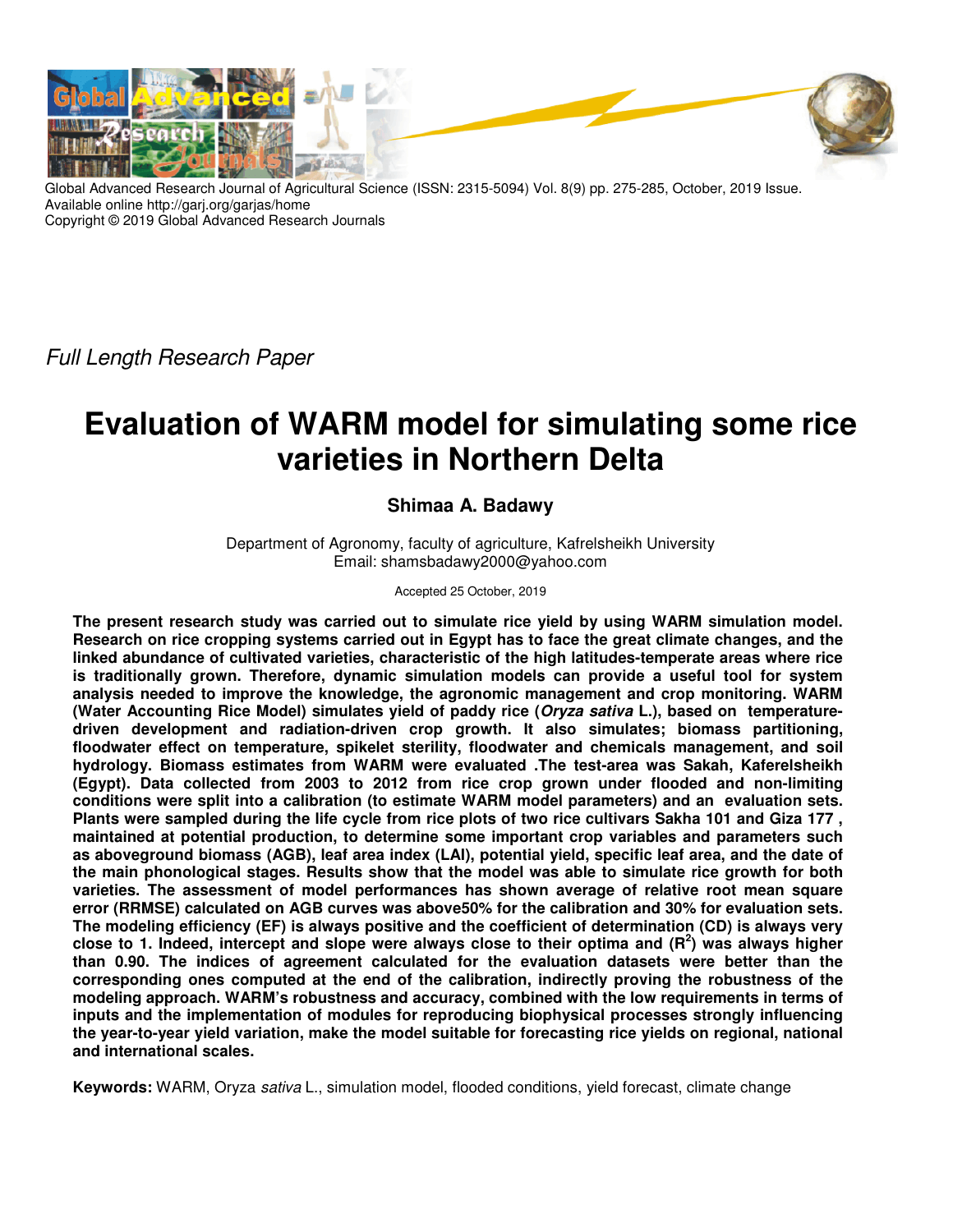# **1. INTRODUCTION**

Rice (*Oryza sativa* L.), the staple food of about one-half of the world population, providing 35–60% of the dietary calories consumed by 3 billion people, is arguably among the most important crops worldwide. Although total rice production has more than doubled since 1965, problems about food security still persist and need to be managed based on early and reliable forecasting activities. (Cassman *et al*., 1997), so that it appears crucial to increase rice production through an increase in yield from rice-cultivated land because an expansion of irrigated areas probably will not be realizable (Mae, 1997).

Rice is one of the major field crops in Egypt. It occupies about 0.65 million hectares, produces approximately 6 million metric tons of rough rice annually (RRTC, 2005) and contributes about 20% to the per capita cereal consumption. The country ranks as one of the highest in the world in terms of productivity per unit area.

Modern rice-culture, facing both food and environmental security, requires sustainable and environmentally sound management analysis, both at farm and regional scale, integrating our knowledge of pedoclimatic conditions, crop production physiology, and agro techniques for analyzing agro-ecosystem. Dynamic simulation models could provide the technical support for analyzing system for better planning, management, and monitoring.

Crop modelling has had a lot of appeal over the years, driven as much by the community's expectations as by the targets identified by modelers (Day, 2001). Since the 1980s, crop modellers have been pointing their attention on rice productions (e.g. Bachelet and Gay, 1993; Mahmood, 1998; Confalonieri and Bocchi, 2005; Confalonieri *et al*., 2006a). Egypt is the largest rice producer, with more than half of the total production. In Egypt, the crop is typically grown in flooded fields, also to achieve thermal regulation. This and other typical features of rice systems (e.g. weed and disease management, nutrient cycles) make it a challenge to simulate rice growth via a generic crop simulator.

WARM (Confalonieri *et al*., 2006b) is a novel model for paddy rice simulations developed by an interdisciplinary network of scientists working indifferent fields of rice research and modelling (http://mars.jrc.it/mars/Projects/WARM). Compared to the rice models already available (e.g. CERES-Rice, Singh *et al*., 1993; ORYZA, Kropff *et al*., 1994; CRISP, Anastacio *et al*., 1999), WARM takes into account some relevant processes influencing the final yield usually not considered (i.e. micrometeorological peculiarities of paddy fields, diseases, hydrology of paddy soils, cold-shocks induced spikelet sterility) and reproduces the biophysical processes with a consistent level of complexity. That is, the same variable is never affected by processes modelled in a very detailed way and others which are reproduced using rough approaches. Moreover, the number of input parameters is very low and none of the parameters is without a biophysical meaning (i.e. impossible to measure or estimate from measurements), thus facilitating model parameterization and use. Moreover, all parameters describing cultivar morphological and physiological features have a biophysical meaning and can be directly measured or derived from measured data. The peculiarity of a rice-based cropping system was analyzed and led to specific modules for the simulation of the floodwater effect on the vertical thermal profile (Confalonieri *et al*., 2005), the simulation of blast disease, the simulation of the typical hydrology of paddy soils and the simulation of the yield losses due to cold shocks during the pre-flowering period. The model has proven to be suitable and robust for smallscale simulations, where information for parameter zing and feeding models is characterized by a high degree of uncertainty (Wit *et al*., 2005).

Therefore, the objective of this work was to calibrate and evaluate WARM model for Japonica type early (JE) and Japonica type medium-late (JM) varieties, to enable us to forecast yield and to assess the likely impact of climate change on grain yield and yield variability.

# **2. MATERIALS AND METHODS**

# *2.1. Experimental data*

This research was carried out in Milan University, Italy during the year 2013 to simulate rice yield through the WARM simulation model developed by the crop modeller Prof. Roberto Confalonieri (Department of Crop Science, Section of Agronomy, University of Milan).

The data of the WARM simulation model were collected from the experimental results carried out in the Rice Research experimental farm at Sakha Reseach station and published in the Rice Annual report from 2003 up to 2012 as well as the data of phenology and physiology characters recorded for variety registration of Giza 177 and Sakha 101. Daily meteorological data between 2003 and 2012 (rain fall, maximum and minimum air temperature and global solar radiation) were collected from Kafrelsheikh automatic weather stations related to weather central lab-Agriculture Research Center (ARC) , the soils were subacid, with medium-low cation exchange capacity (CEC). Plant samples were dried in oven until constant weight to determine the dry matter weight of aboveground biomass (AGB) which will be always expressed as dry matter in this text, leaf area index (LAI) was obtained by measuring the area of leaves with a leaf area meter and specific leaf area (SLA) by dividing leaves area by leaves weight. For all experiments the soils were characterized by medium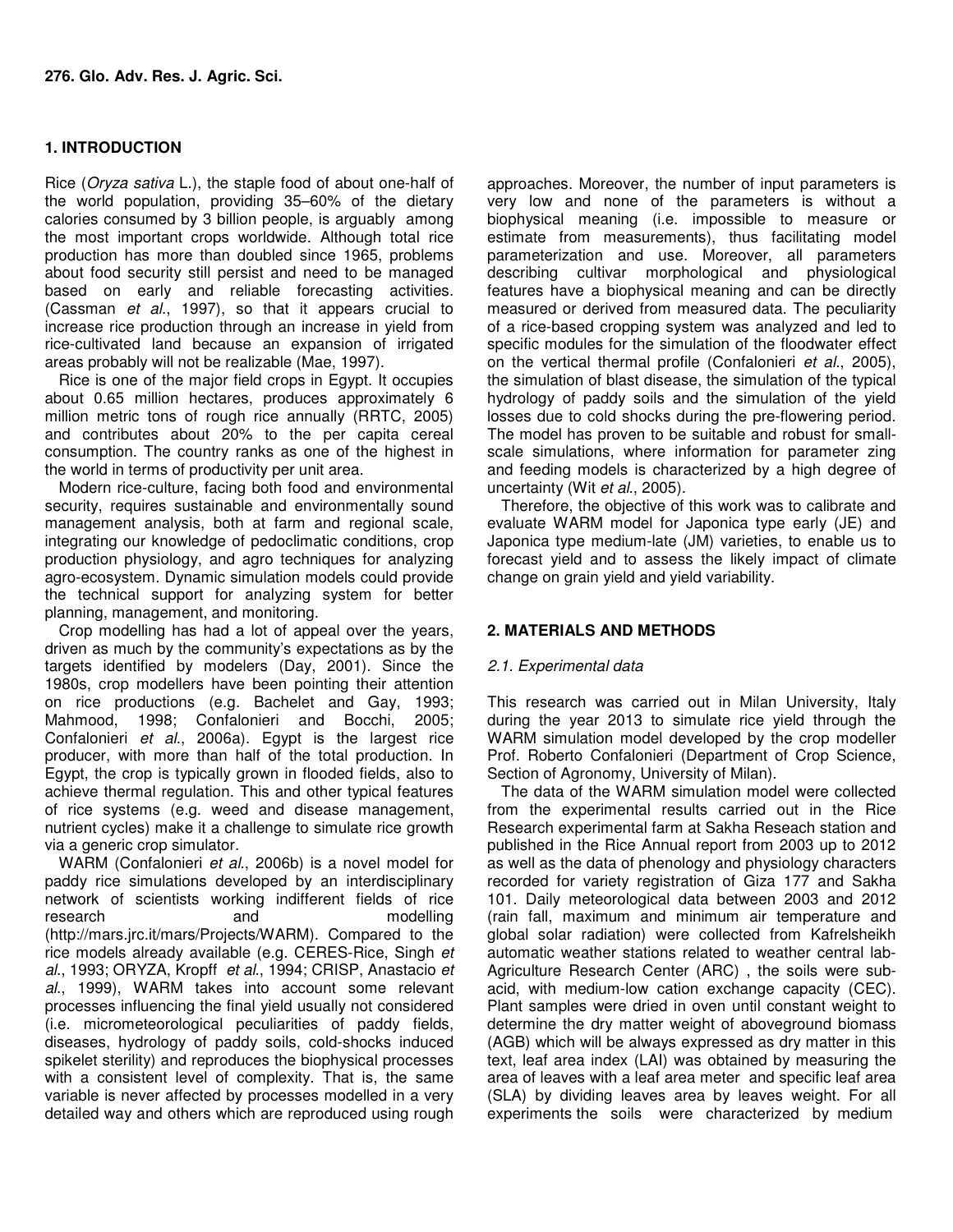| Table I. Datasets used for model calibration and validation. * Aboveground biomass; ** leaf area index |  |
|--------------------------------------------------------------------------------------------------------|--|
|--------------------------------------------------------------------------------------------------------|--|

| Experimental<br>site   | Latitude       | Longitude     | Soil<br>texture | Sowing<br>date | Variety   | Variety<br>group | Measured<br>variables | Nitrogen<br>treatment |
|------------------------|----------------|---------------|-----------------|----------------|-----------|------------------|-----------------------|-----------------------|
| Sakha,                 | $31^{\circ}57$ | $30^\circ 57$ | clav            | 15 May         | Giza 177  | JE               | AGB*<br>LAI**         | As<br>recommended     |
| .Kafrelsheikh<br>Egypt |                |               |                 | 15 Mav         | Sakha 101 | JM               | Potential<br>vield    |                       |

 **Table 2**: Approaches to the simulation of crop growth and development implemented by WARM.

| <b>Process</b>                         | <b>WARM</b>                                                                                                                                                                                               |
|----------------------------------------|-----------------------------------------------------------------------------------------------------------------------------------------------------------------------------------------------------------|
| -Development                           | accumulation,<br>-Thermal<br>time<br>possibly<br>accounting<br>for<br>photoperiod                                                                                                                         |
| -Daily biomass accumulation            | -Net photosynthesis, based on radiation use efficiency                                                                                                                                                    |
| -Factors limiting biomass accumulation | temperature, saturation of the enzymatic<br>chains.<br>-Air -<br>senescence, diseases                                                                                                                     |
| -Leaf area development                 | -Derived from leaf biomass and a daily calculated specific leaf<br>area (the latter derived from development stage and two input<br>parameters: specific leaf area at emergence and at mid-<br>tillering) |
| -Floodwater effect on temperatures     | -Mechanistic micrometeorological approach (resolution of<br>surface energy balance equations)                                                                                                             |
| -Extreme weather events' effects       | -Effect of cold shock causing yield losses due to spikelet<br>sterility                                                                                                                                   |

nutrients availability, the harvest index (HI) and the phenological stages of emergence, flowering and maturity [respectively codes 10, 65 and 89 of the<br>Biologische Bundesanstalt, Bundessortenamt and **B**iologische **B**undesanstalt, Bundessortenamt and **CH**emical industry.**(BBCH**) scale for rice**]** were determined (Lancashire *et al*.,1991).

In all experiments, the plots were kept weed free and plant protection was applied as necessary to avoid the presence of pests and diseases. The sowing date was 15 May (the day136 of year), rice was direct-seeded and the field was flooded. In the experiments, where different N levels were applied, the plots fertilized with the amount of N were considered for this study was conducted under non-limiting conditions.

Chemical and physical soil analyses were performed at the beginning of each experiment to determine texture and organic matter. In all trials, crop samples were taken during the growing season to determine *AGB*. Harvest index (*HI*) was computed at harvest time. Plant N concentration (*PNC*) was measured in samples taken at the same dates when *AGB* was determined.

# *2.2. Crop growth simulation*

In this study, the WARM approach for the simulation of rice growth under potential conditions was evaluated.

In the following section, a description of the main WARM peculiarities is given. Table (2) shows the main approaches for crop growth and development implemented in WARM.

For crop development, the thermal time accumulated between a base temperature and a cut-off temperature is computed. The accumulated thermal time can be optionally corrected with a factor accounting for photoperiod. Base and cut-off temperatures can be set to different values for the periods sowing  $-$  emergence and emergence  $$ physiological maturity.

Similar to SUCROS-derived models, development stages are standardized by converting growing degree-days (*GDDs*) into a numerical code (*DVS*) from 0.00 to 2.00 (respectively, emergence and physiological maturity, with *DVS* = 1.00 corresponding to flowering), useful for synchronizing the simulation of different processes. There variables are obtained as follows (Eqs. (1, 2),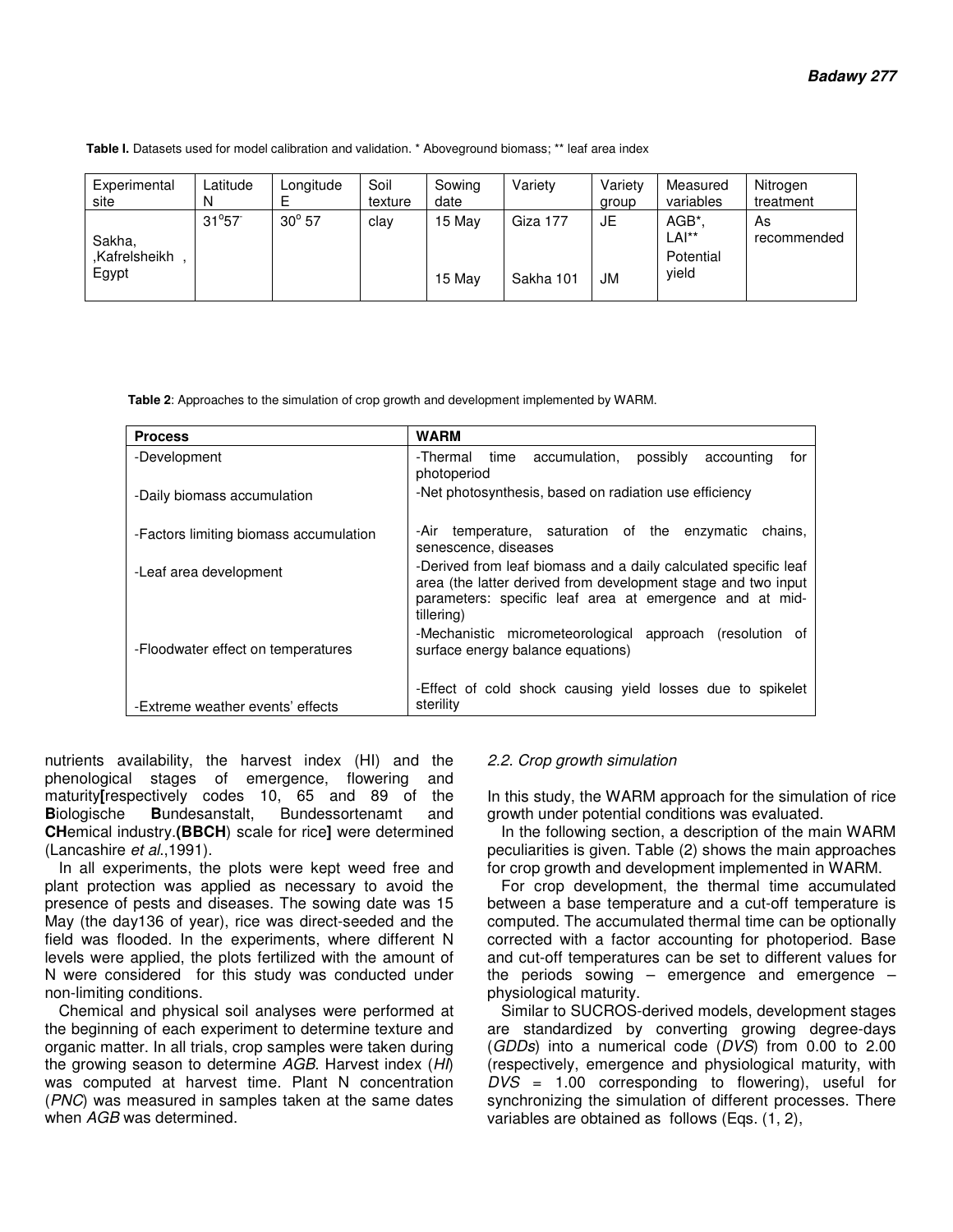| <b>Parameter</b>                                                                    | <b>Units</b>                                                       | Value                                         |                                               | <b>Description</b>                                                                                                                                                                                                   | <b>Determination</b>                    |  |
|-------------------------------------------------------------------------------------|--------------------------------------------------------------------|-----------------------------------------------|-----------------------------------------------|----------------------------------------------------------------------------------------------------------------------------------------------------------------------------------------------------------------------|-----------------------------------------|--|
|                                                                                     |                                                                    | <b>JM</b>                                     | <b>JE</b>                                     |                                                                                                                                                                                                                      |                                         |  |
| <b>Development</b><br>TbaseDem                                                      | $^{\circ}$ C                                                       | 25                                            | 25                                            | Base temperature for development before<br>emergence                                                                                                                                                                 | E, L                                    |  |
| TmaxDem                                                                             | $\rm ^{\circ}C$                                                    | 38                                            | 38                                            | Maximum temperature for development<br>before emergence                                                                                                                                                              | E                                       |  |
| <b>GDDemTbase</b><br>D                                                              | °C-days<br>ĈС                                                      | 170<br>25                                     | 145<br>25                                     | GDDs from sowing to emergence<br>Base temperature for development before<br>emergence                                                                                                                                | M<br>L                                  |  |
| TmaxD                                                                               | ĈС<br>°C-days                                                      | 38                                            | 38                                            | Maximum temperature for development<br>before emergence                                                                                                                                                              | L                                       |  |
| GDDem-fl<br>GDDfl-mat<br>GDDmat-harv                                                | C-days<br>°C-days                                                  | 3130<br>695<br>195                            | 2540<br>740<br>200                            | GDDs from emergence to flowering<br>GDDs from flowering to maturity<br>GDDs from maturity to harvest                                                                                                                 | M<br>M                                  |  |
| Growth<br>RUE <sup>a</sup><br>K<br>TbaseG<br>ToptGa<br>TmaxG                        | $gMJ^{-1}$<br>°С<br>ĈС<br>$\rm ^{\circ}C$<br>$m^2$ m <sup>-2</sup> | 2.6<br>0.50<br>12<br>28<br>30                 | 2.3<br>0.50<br>12<br>28<br>30                 | Radiation use efficiency<br>Extinction coefficient for solar radiation<br>Base temperature for growth<br>Optimum temperature for growth<br>Maximum temperature for growth                                            | L<br>C<br>E, C<br>E, C<br>E             |  |
| LAlini<br><b>SLAini</b><br><b>SLAtill</b><br>RipL0a<br>LeafLife<br>ApexHeight<br>Кc | $m^2$ kg <sup>-1</sup><br>$m^2$ kg <sup>-1</sup><br>C-days<br>Cm   | 0.02<br>29<br>18<br>0.8<br>700<br>100<br>1.05 | 0.02<br>29<br>18<br>0.8<br>710<br>105<br>1.05 | Initial leaf area index<br>Specific leaf area at emergence<br>Specific leaf area end tillering<br>AGB partition to leaves at emergence<br>Leaf duration<br>Maximum panicle height<br>Crop coefficient at full canopy | D, C<br>M<br>M<br>C<br>$\mathsf C$<br>E |  |

**Table (3):** WARM parameters (C: calibrated parameters; L: literature; E: local experience; M: measured; D: WARM default parameter). JM: Japonica-type varieties (medium maturity); JE: japonica–type (early maturity)varieties. GDD: growing degree days. AGB: aboveground biomass.

a Relevant parameters from the sensitivity analysis (Confalonieri *et al*., 2006b).

respectively, for the periods emergence-flowering and flowering-physiological maturity (Confalonieri *et al*., 2009):

*DVS* =(*GDDcum*−*GDDem*)(1) *GDDflo DVS* = 1 + (*GDDcum*−*GDDem*−*GDDflo*) (2) *GDDmat* 

**Where:***GDDcum*(◦C-day) = the cumulated *GDDs*, *GDDem*(◦C-day) = the *GDDs* required to reach emergence, *GDDf lo* (◦C-day) = the *GDDs* required to reach flowering, *GDDmat*(◦C-day) = the *GDDs* required to reach physiological maturity.

# *2.3. WARM: a novel model for rice simulation*

Temperature is one of the most important driving variables for simulation of crop growth and development. In paddy rice systems, this meteorological variable is greatly influenced by the presence of floodwater. In WARM, the micrometeorological model TRIS proposed by Confalonieri *et al*. (2005) is adopted to take into account the floodwater effect on the vertical thermal profile. TRIS generates hourly and daily temperatures for both thewater body and the air layers above the air–water interface (18 layers of 0.1m each). In particular, the temperatures generated by TRIS at the meristematicapex height are used for simulating the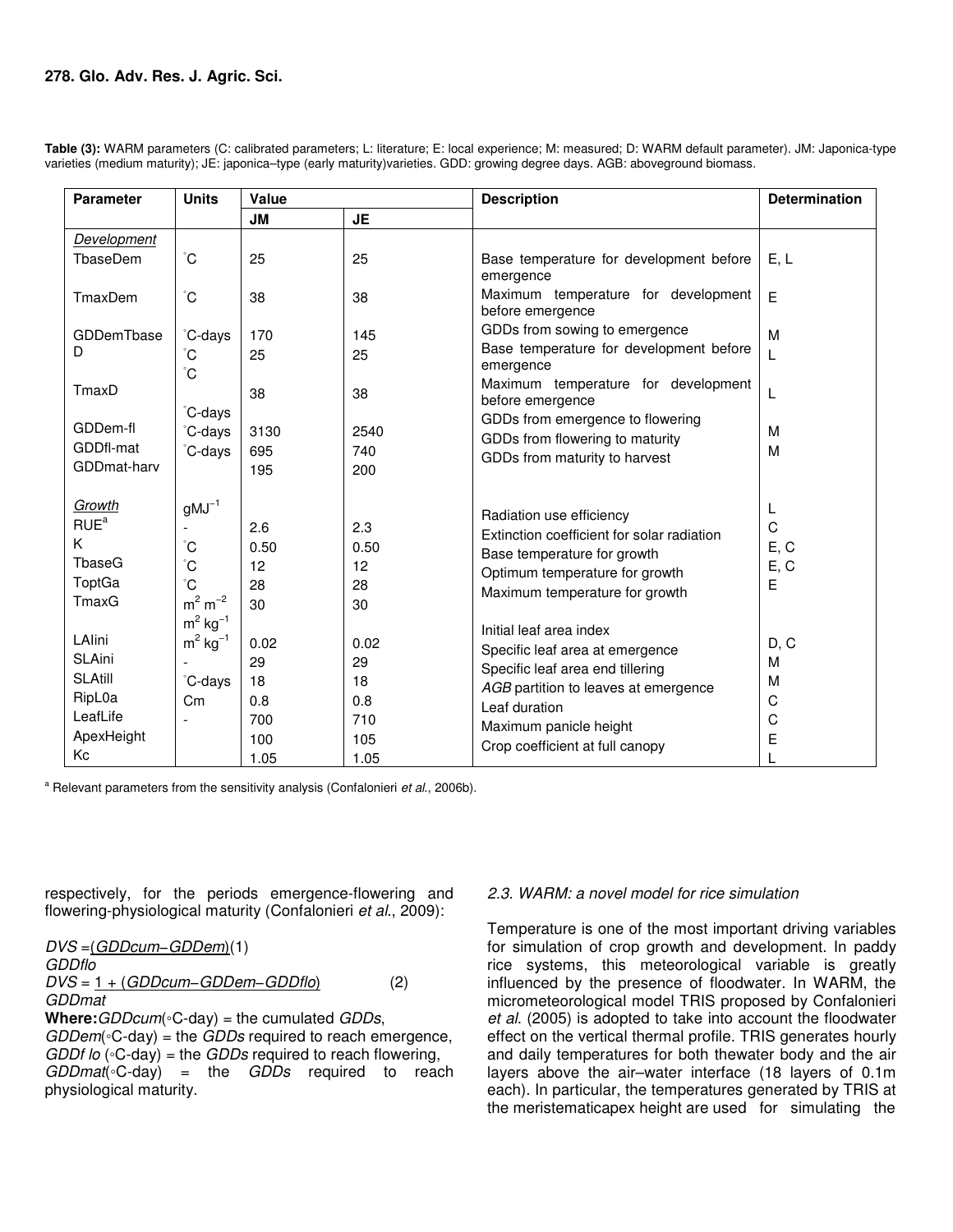

Figure (1) Measured and simulated AGB, LAI and Potential Yield (t/ha) values after Calibration. JE: Japonica early (Giza 177), DOY (Days of Year)

processes related to plant development and spikelet sterility. Average canopy temperature is used for simulating thermal limitation to photosynthesis and leaves aging.

For the simulation of *AGB* accumulation and partitioning, and *LAI* development, the GAIA model (Confalonieri, 2005) is used. The net photosynthesis rate is simulated using a *RUE*-based approach accounting for the effect of temperature limitations, saturation of the enzymatic chains, and senescence phenomena on radiation use efficiency (Confalonieri *et al*., 2006b). *AGB* accumulated each day is assigned to leaves using a parabolic function which assumes the maximum value (input parameter *RipL0*) at emergence and zero at flowering. *AGB* partitioning to panicles starts at the panicle initiation stage (PI) and is assumed as maximum at the beginning of the ripening phase, when all the daily accumulated *AGB*  is partitioned to panicles. Stems biomass is computed by subtracting panicles and leaves biomasses from total *AGB AGB*. ty. Average canopy temperature is used for simulating al limitation to photosynthesis and leaves aging.<br>
the simulation of  $AGB$  accumulation and partitioning,  $AI$  development, the GAIA model (Confalonieri, 2005)<br>
ed. The

#### *2.4. Model parameterization and validation*

WARM model version 1.9.6 (9 August 2007) was used. Options were set to avoid limitations due to water and nutrients stresses, pests and diseases. Under such potential conditions, the parameterization was mostly based on previous research, field measurements, and reference values from the user guide supplied with the models. For some parameters, a calibration work was models. For some parameters, a calibration work was<br>performed on a sub-set of *AGB* data and varied between Japonica-type, medium-late maturity varieties (JM) and<br>Japonica early maturity -type varieties (JE). Japonica early maturity -type varieties (JE). ptions were set to avoid limitations due to water and<br>utrients stresses, pests and diseases. Under such<br>btential conditions, the parameterization was mostly<br>ased on previous research, field measurements, and<br>ference values

WARM parameters mostly affecting the AGB at physiological maturity. Such relevant parameters were either calibrated or determined from direct field measurements. All other parameters were left to default Information about parameters and their sources of Information about parameters<br>information are shown in Table (3). parameters were<br>om direct field<br>rre left to default.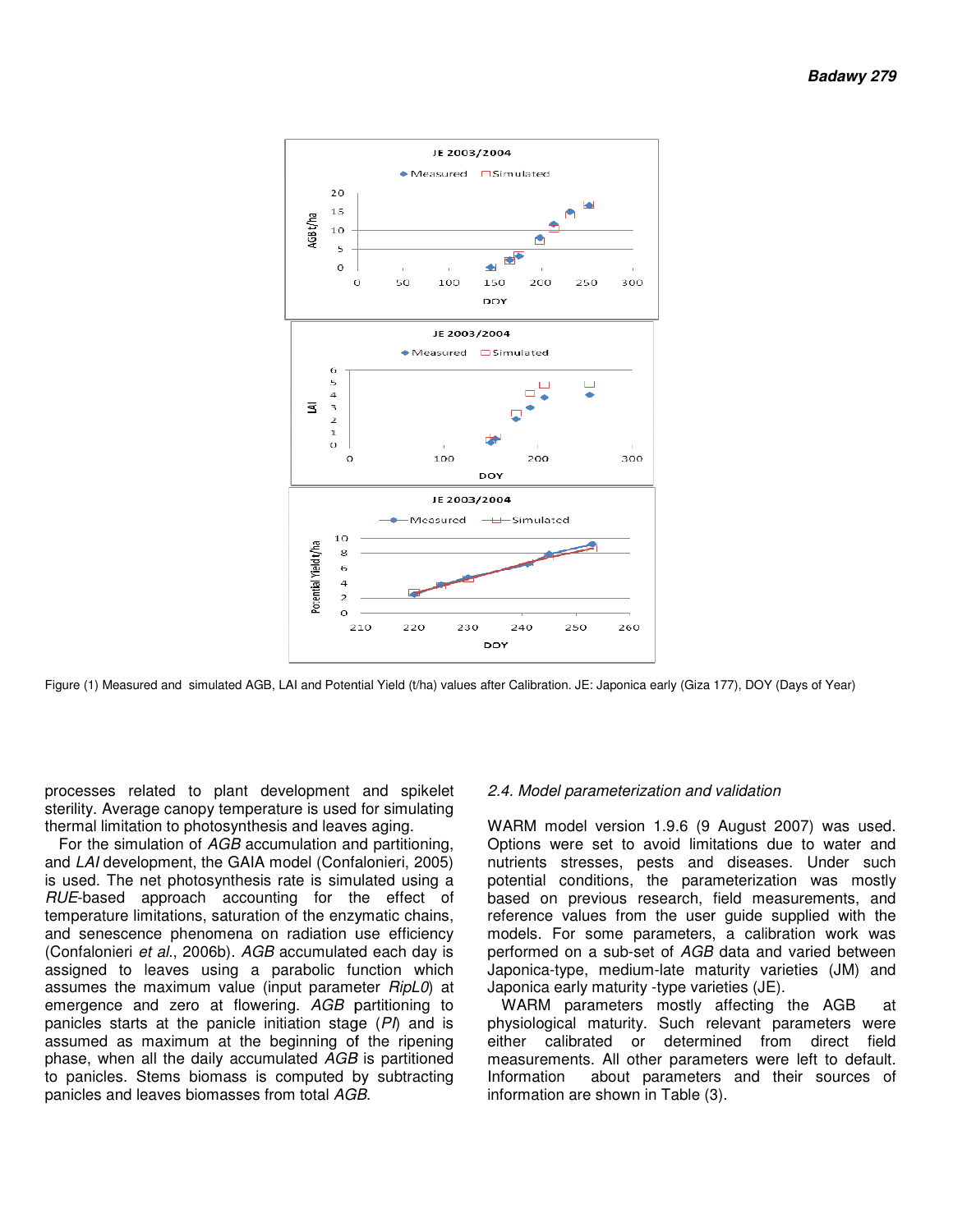

Figure (2). Measured and simulated AGB, LAI and Potential Yield (t/ha) values after Calibration. JM: Japonica medium -late (Sakha 101), DOY (Days of Year)

Maximum radiation use efficiency (maximum radiation *RUE*) was set for WARM to the values measured by Boschetti et al. (2006) on the same varieties. These values, higher than those published for rice and other C3 species from some authors (e.g. Kiniry *et al*., 1989) and were similar similar with those reported by Campbell *et al.* (2001). Specific leaf area (*SLA*) values were derived by Boschetti *et al.* (2006) for the same groups of varieties. radiation use efficiency (maximum *RUE*) was model reproduces the trend of measured values or not), M to the values measured by Boschetti *et al.* the modelling efficiency (EF,  $-\infty$ ,  $+\infty$ , optimum = 1, if positive same

The agreement between observed and predicted values was expressed by using the indices proposed by Loague and Green (1991): the relative root mean squared error (RRMSE, minimum and optimum  $= 0\%$ ), the coefficient of determination (CD, minimum =  $0$ , optimum =  $1$ , indicates whether the

the modelling efficiency (EF, -∞/+∞, optimum = 1, if positive, indicates that the model is

a better predictor than the average of measured values), a better predictor than the average of measured values),<br>the coefficient of residual mass (CRM, 0–1, optimum = 0, if positive indicates model underestimation) and the observed and predicted values.

### **3. RESULTS AND DISCUSSION**

parameters of the linear regression equation between<br>observed and predicted values.<br>**3. RESULTS AND DISCUSSION**<br>The main purpose of this study was to evaluate the<br>adequacy of the WARM model for simulating rice crop in The main purpose of this study was to evaluate the adequacy of the WARM model for simulating rice crop in Egypt, to help us to forecast yield and to assess the likely impact of climate change on grain yield and yield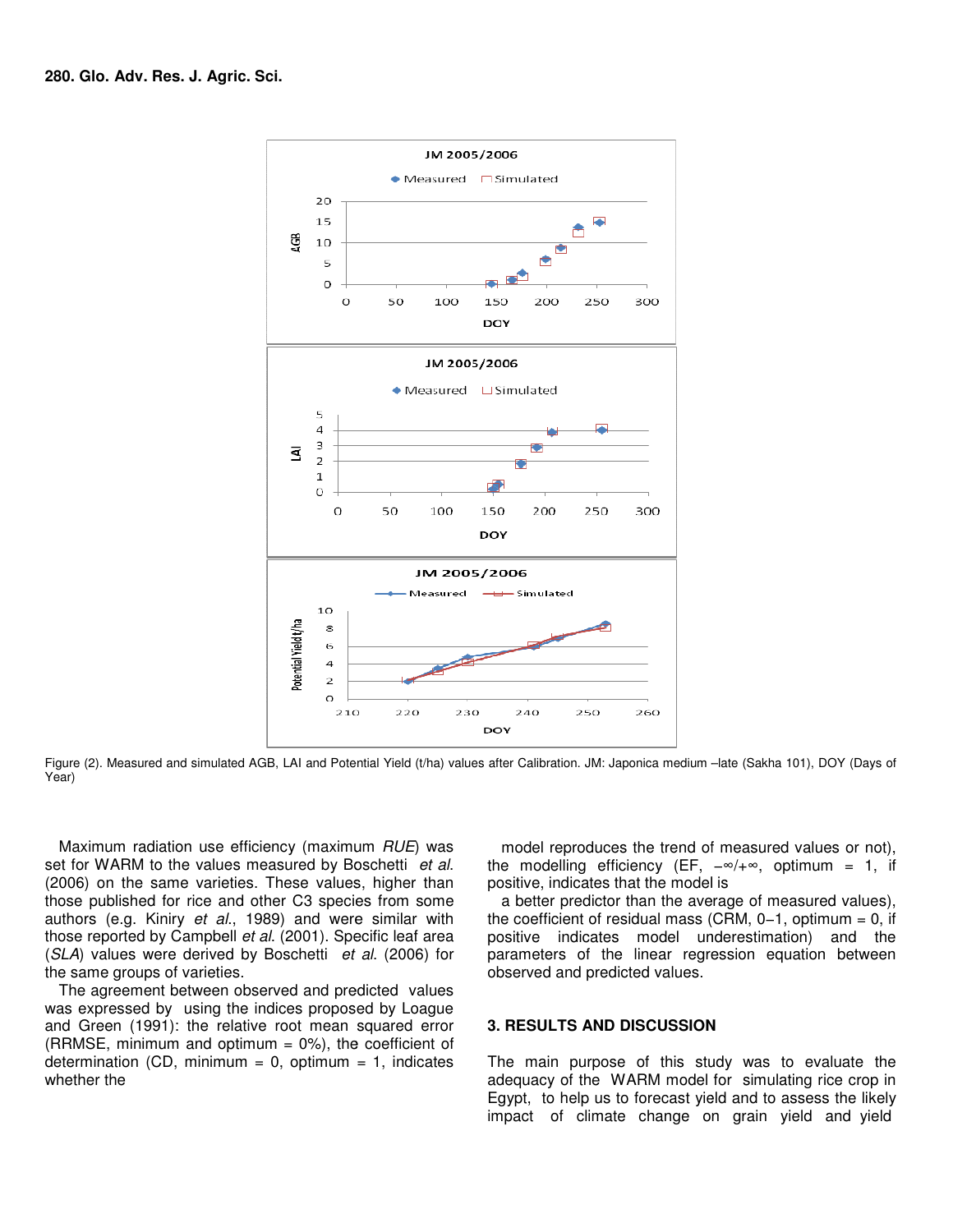variability. The data used, collected under optimal conditions for water and nitrogen availability, were split into two independent datasets for the calibration and evaluation activities.

## **3.1. Calibration of crop model parameters**

Warm parameter values (development and growth parameters) with the source of information or after calibration are shown in Table (3). Base and optimum temperatures are in the range of those reported, respectively, by Sié*et al*. (1998) and Casanova *et al*. (1998). Maximum temperatures are coherent with those used by Mall and Aggarwal (2002) for the CERES-Rice and ORYZA1 models.

 For radiation use efficiency (RUE) measured values were derived from Bouman *et al*. (2006) and Boschetti *et al*. (2006) for the same group of varieties. The value of 0.5 for Extinction coefficient for solar radiation(k) is consistent with that reported by (Dingkuhn *et al*., 1999). The values of Specific leaf area at emergence(SLAini) and Specific leaf area end tillering (SLAtill) are within the range of those measured by Dingkuhn *et al*. (1998) and by Boschetti *et al*. (2006). *SLAtill* and *Leaf Life* (Leaf duration) were calibrated to allow the model to reproduce measured leaf area index curves.

Air temperature is in fact one of the most important driving variables in crop models and, in paddy fields, it is strongly influenced by floodwater. Nishiyama (1995) indicated water warming as effective up to several centimeters above the water surface. Other authors (Dingkuhn *et al*., 1995) underlined that, in paddy fields. In fact, the meristematic apex is exposed to water temperature until the panicle initiation stage; then, internodes elongation lifts the apex out of the water surface (Dingkuhn *et al*., 1995). Such effects are accounted for by WARM through the specialized micrometeorological module TRIS.

There was general agreement between observed and simulated aboveground biomass (AGB t/ha), leaf area index (LAI  $m^2/m^2$ ) and potential yield (t/ha) values after calibration for both varieties as shown in Figures(1,2) and Table (4).

In general, WARM presents a reasonable accuracy in simulating aboveground biomass accumulation and leaf area index for both varieties Giza 177 and Sakha 101, respectively. This is confirmed by the fitting indices as shown in Table (4) where the coefficient of residual mass is negative for the two datasets. While the relative root mean square error values obtained for both varieties are above 20%, the others, though presenting satisfying results, are slightly higher. The same considerations are valid for the modeling efficiency. In general, the regression parameters

are satisfactory: slope values are close to one for all simulations.

Simulated values of aboveground biomass for both varieties present a good agreement with measured ones in almost all the situations, with the modeling efficiency constantly above 0.9. The agreement between observed and simulated leaf area index values is usually lower. This is probably due both to the difficulty of simulating the balance between emission and death of green leaf area index units before flowering and to the higher errors in leaf area index measurements compared with above ground biomass ones. (Confalonieri *et al*., 2009).

Although the daily aboveground biomass accumulation rate depends on absorbed radiation and therefore on green leaf area index state, the not completely satisfactory simulation of green leaf area index before flowering does not significantly affect aboveground biomass accumulation, because in that phase the canopy is practically closed and the interception of radiation can be considered complete as mentioned by (Confalonieri *et al*., 2009).

Calibrated values for these parameters are within the range of values found in the literature and allowed the model to reproduce measured data in a satisfactory way, especially the aboveground biomass curves.

The predicted potential yields for both varieties were similar to observed yields after calibration. Since, the statistical analysis showed a reasonable agreement between observed and predicted potential yield, with indices of agreement RRMSE values ranging between33% and 39% for Giza 177 and Sakha 101, respectively and EF and CD was always close to one, Table (4).

# **3.3. Evaluation of crop model parameters**

Figures (3,4) and Table (4) show the results of the crop parameter test. Despite a general slight overestimation, for both varieties, WARM satisfactory simulates above ground biomass values, also during the evaluation. As already discussed for the calibration phase, the best values of fitting indices were calculated for the medium- late variety.

Measured aboveground biomass values are accurately reproduced by the model. In all cases,  $R^2$  is higher than 0.98 for both varieties. The modeling efficiency for the simulation of leaf area index reached a value of 0.85 and 0.91 for Giza 177 and Sakha 101, respectively. Index of agreement between predicted and observed values fluctuated from 0.90 to 0.98 (a value of 1.0 indicating excellent agreement), respectively with most values equal or better than 0.95.

Simulated values of potential yield for both varieties present a good agreement with measured ones after evaluation, with the modeling efficiency (EF) constantly above 0.90. While, the RRMSE was 30% and 65% for Giza 177 and Sakha 101, respectively. (CD), (CRM) and  $R^2$ for both varieties are closer to their optimum.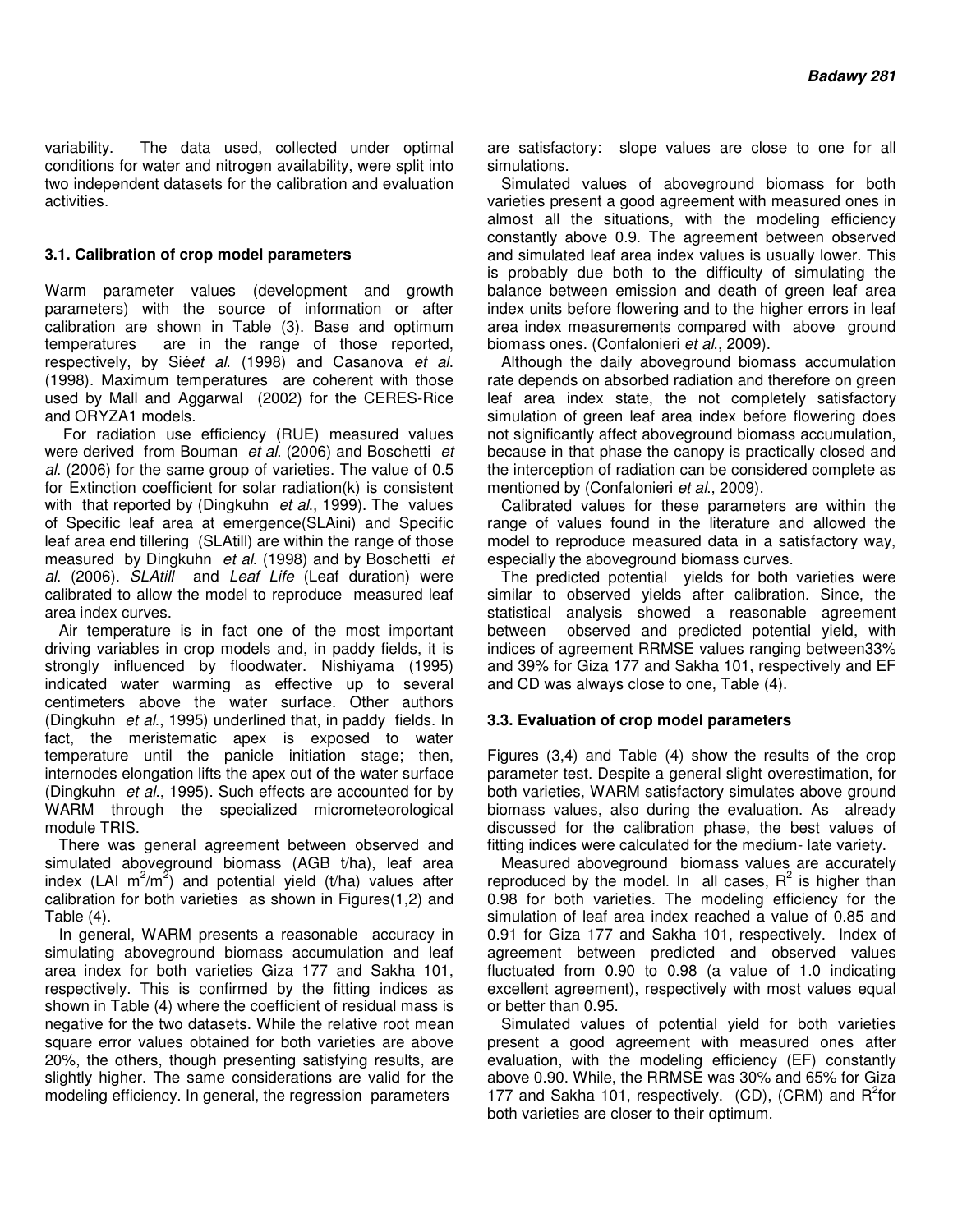# **282. Glo. Adv. Res. J. Agric. Sci.**

| <b>Activity</b>   | Variety<br>group | Year | <b>Variable</b>    | <b>RRMS</b><br>$\%$ | EF   | <b>CRM</b> | <b>CD</b> | <b>Slope</b> | Intercept<br>(t/ha) | $R^2$ |
|-------------------|------------------|------|--------------------|---------------------|------|------------|-----------|--------------|---------------------|-------|
|                   | <b>JE</b>        | 2003 | <b>AGB</b>         | 57                  | 0.99 | 0.05       | 1.07      | 1.03         | 0.13                | 0.99  |
|                   | (Giza 177)       | 2004 | LAI                | 64                  | 0.75 | $-0.27$    | 0.58      | 0.80         | $-0.04$             | 0.99  |
| <b>Calibratio</b> |                  |      | Potential<br>yield | 33                  | 0.98 | 0.02       | 1.18      | 1.08         | $-0.33$             | 0.99  |
| n                 | <b>JM</b>        | 2005 | <b>AGB</b>         | 20                  | 0.98 | 0.07       | 1.01      | 1.00         | 0.43                | 0.99  |
|                   | (Sakha101        | 2006 | LAI                | $\overline{7}$      | 1.00 | $-0.02$    | 0.97      | 0.99         | 0.00                | 1.00  |
|                   |                  |      | Potential<br>yield | 39                  | 0.97 | 0.03       | 1.00      | 0.99         | 0.19                | 0.97  |
|                   | <b>JE</b>        | 2009 | AGB                | 10                  | 0.97 | $-0.08$    | 1.03      | 1.01         | $-0.76$             | 0.98  |
|                   | (Giza 177)       | 2010 | LAI                | 49                  | 0.85 | $-0.18$    | 0.85      | 0.94         | $-0.31$             | 0.96  |
| <b>Evaluation</b> |                  |      | Potential<br>vield | 30                  | 0.98 | 0.00       | 1.32      | 1.15         | $-0.86$             | 1.00  |
|                   | <b>JM</b>        | 2011 | AGB                | 69                  | 0.98 | 0.08       | 1.03      | 1.02         | 0.52                | 1.00  |
|                   | (Sakha101        | 2012 | LAI                | 35                  | 0.91 | $-0.02$    | 0.80      | 0.87         | 0.31                | 0.94  |
|                   |                  |      | Potential<br>yield | 65                  | 0.93 | $-0.03$    | 1.40      | 1.16         | $-1.06$             | 0.95  |

Table (4) Indices of agreement between observed and simulated aboveground biomass (AGB; t/ ha), leaf area index (LAI; m<sup>2</sup>/ m<sup>2</sup>) and Potential Yield (t/ha) values.

(RRMSE) Relative Root Mean Square Error (%, 0 to  $+\infty$ , optimum = 0).

(EF) Modelling Efficiency (−, −∞ to 1, optimum = 1).

(CRM) Coefficient of Residual Mass (−, −∞ to 1, optimum = 0).

(CD) coefficient of determination (minimum =  $0$ , optimum =  $1$ ).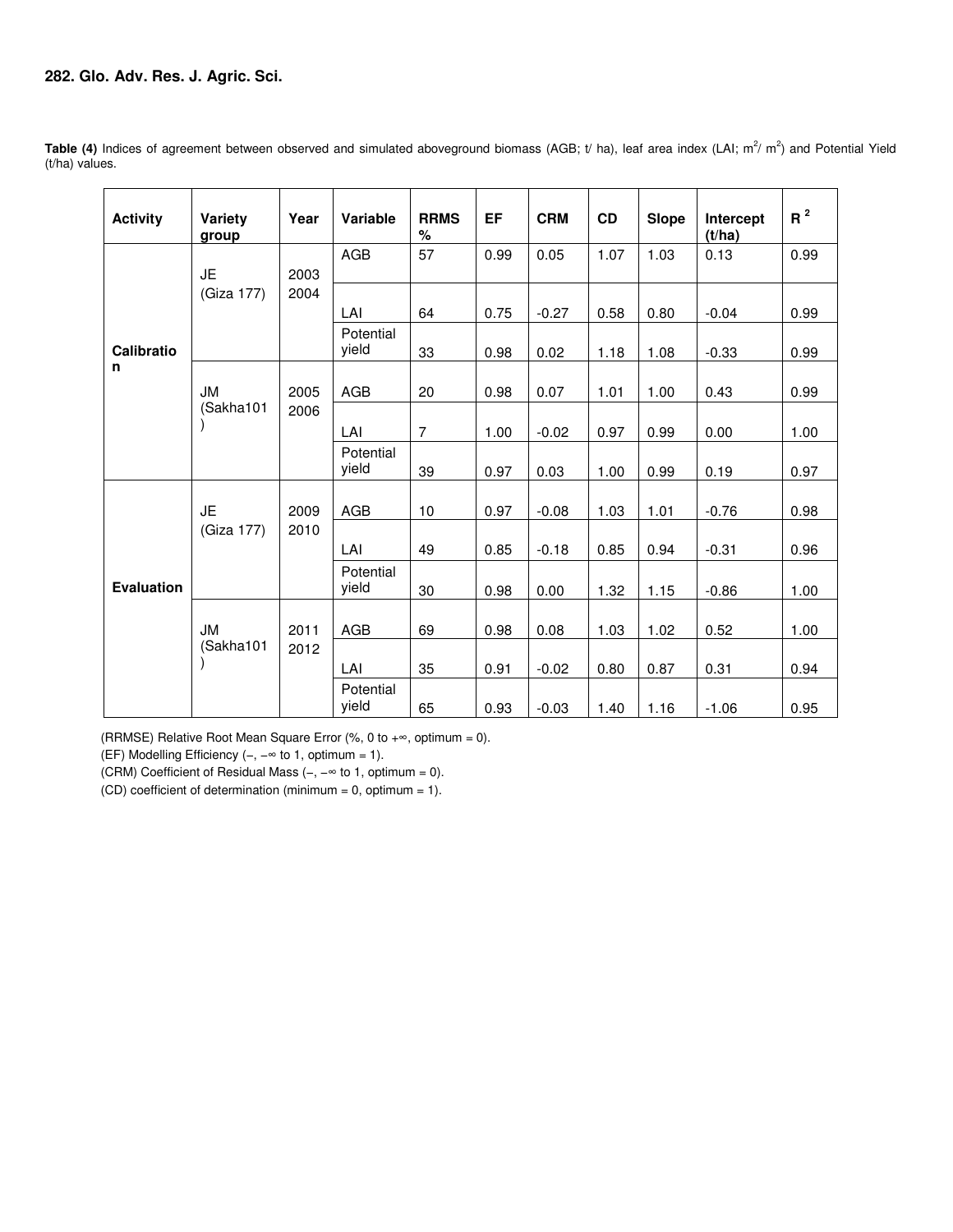

Figure (3) Measured and simulated AGB, LAI and Potential Yield (t/ha) values Year) values after Evaluation. JM: Japonica medium – late (Sakha 101), DOY (Days of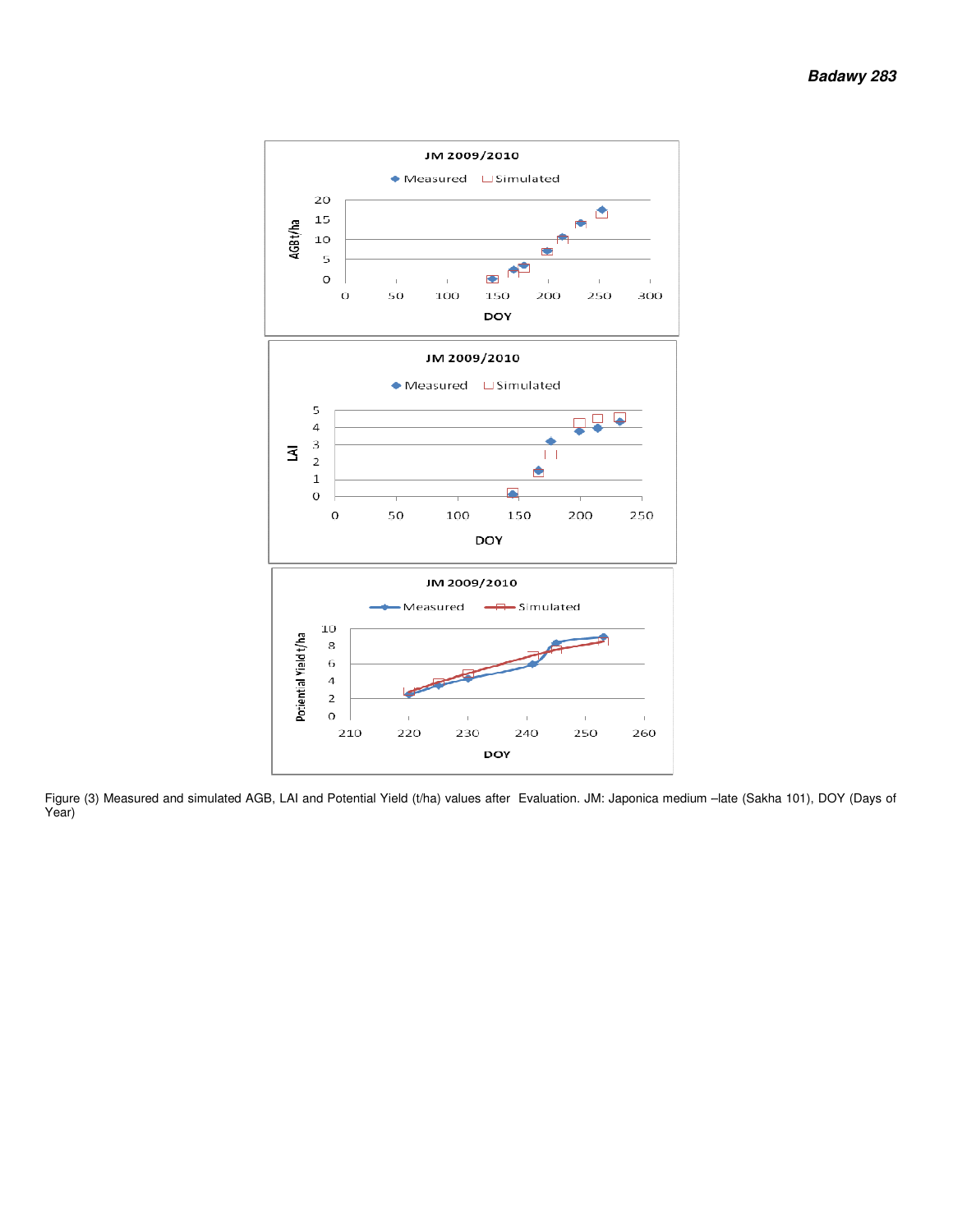

Figure (4) Measured and simulated AGB, LAI and Potential Yield (t/ha) values after Evaluation. JE: Japonica early (Giza 177), DOY (Days of Year)

It is important to underline that WARM performances in evaluation are better than the calibration ones: average It is important to underline that WARM performances in<br>evaluation are better than the calibration ones: average<br>values of relative root mean square error (RRMSE), modeling efficiency (EF), and coefficient of residual mass (CRM) and  $R<sup>2</sup>$  for the evaluation datasets are closer to their optimum. and coefficient of residual mass<br>uation datasets are closer to their<br>the model presented the same<br>d for the calibration dataset. The

During the evaluation, the model presented the same level of accuracy discussed for the calibration dataset. fitting indices calculated for the JE variety are better than those calculated for the other variety group. Also during the evaluation, the model has shown to be able to reproduce growth and development of different varieties under different conditions.

The WARM approach to growth modelling can be considered more representative of paddy rice systems and more parsimonious with respect to parameter needs. The approach used to simulate air temperature is an example of the closer representation of the real system. The fitting indices calculated for the JE variety are better than<br>those calculated for the other variety group. Also during the<br>evaluation, the model has shown to be able to reproduce<br>growth and development of different variet different processes influencing crop growth were implemented in WARM by maintaining a certain balance among the model compartments as cited by (Confalonieri *et al*., 2009). sses influencing crop growth were<br>WARM by maintaining a certain-balance<br>el compartments as cited by (Confalonieri

# **4. CONCLUSIONS**

The aim of this work s was to calibrate and evaluate the The aim of this work s was to calibrate and evaluate the<br>WARM model for simulating rice crop in Egypt to forecast yield, and to assess the likely impact of climate change on rice yield. eld, and to assess the likely impact of climate change on<br>:e yield.<br>After calibration and evaluation, model performances are

very similar and the simulation of floodwater effect on temperature did not lead to incoherent model behaviors.<br>These results show that the model is robust and able to reproduce yield variability within years and locations temperature did not lead to incoherent model behaviors. These results show that the model is robust and able to reproduce yield variability within years and locations.